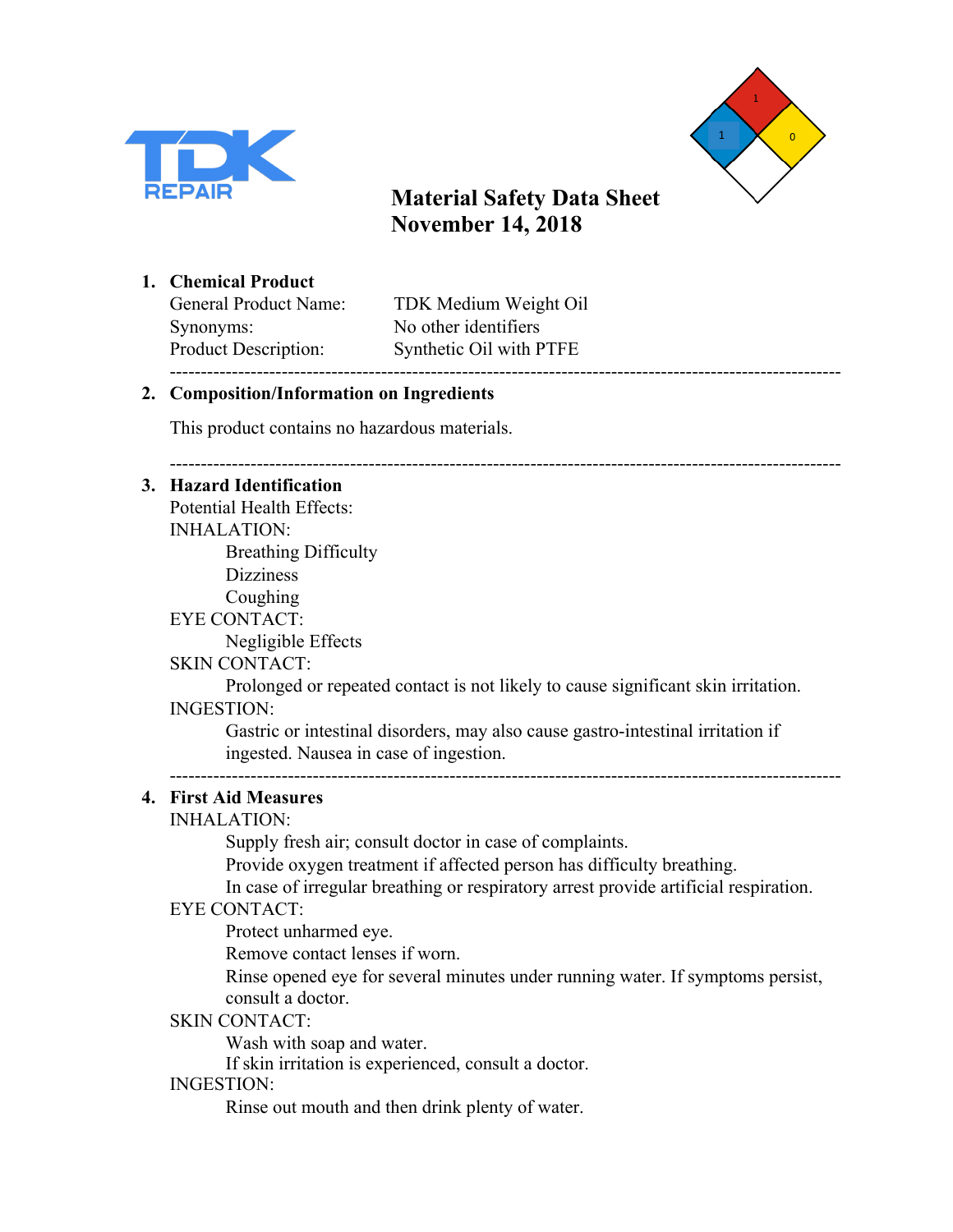



Do not induce vomiting; call for medical help immediately. A person vomiting while lying on their back should be turned onto their side. ------------------------------------------------------------------------------------------------------------

#### **5. Fire Fighting Measures**

Flash Point (Method Used): 251.0 C or 483.8 F min (open cup) Flammability Limits: None Known

#### EXTINGUSHING MEDIA:

Water, Haze or Fog. Foam. Fire-extinguishing powder. Carbon Dioxide.

#### UNUSUAL FIRE AND EXPLOSION HAZARDS:

Formation of toxic gases is possible during heating or in case of fire.

------------------------------------------------------------------------------------------------------------

#### **6. Accidental Release Measures Spill Clean-Up Procedures**

Ensure adequate ventilation Wear protective equipment. Keep unprotected persons away. Particular danger of slipping on leaked/spilled product. For large spills, use respiratory protective device against the effects of fumes/dust/aerosol.

Do not allow to enter sewers/surface or ground water. Prevent from spreading (e.g. by damming-in or oil barriers)

Absorb with liquid-binding material (sand, diatomite, acid binders, universal binders, sawdust).

Remove from water surface (e.g. skim or suck off) Send for recovery or disposal in suitable receptacles. ------------------------------------------------------------------------------------------------------------

### **7. Handling and Storage**

Store in cool, dry conditions in well-sealed receptacles. Keep away from oxidizing agents, extreme heat, ignition sources or open flame. Use in well ventilated areas. Avoid storage near extreme heat, ignition sources, or open flame.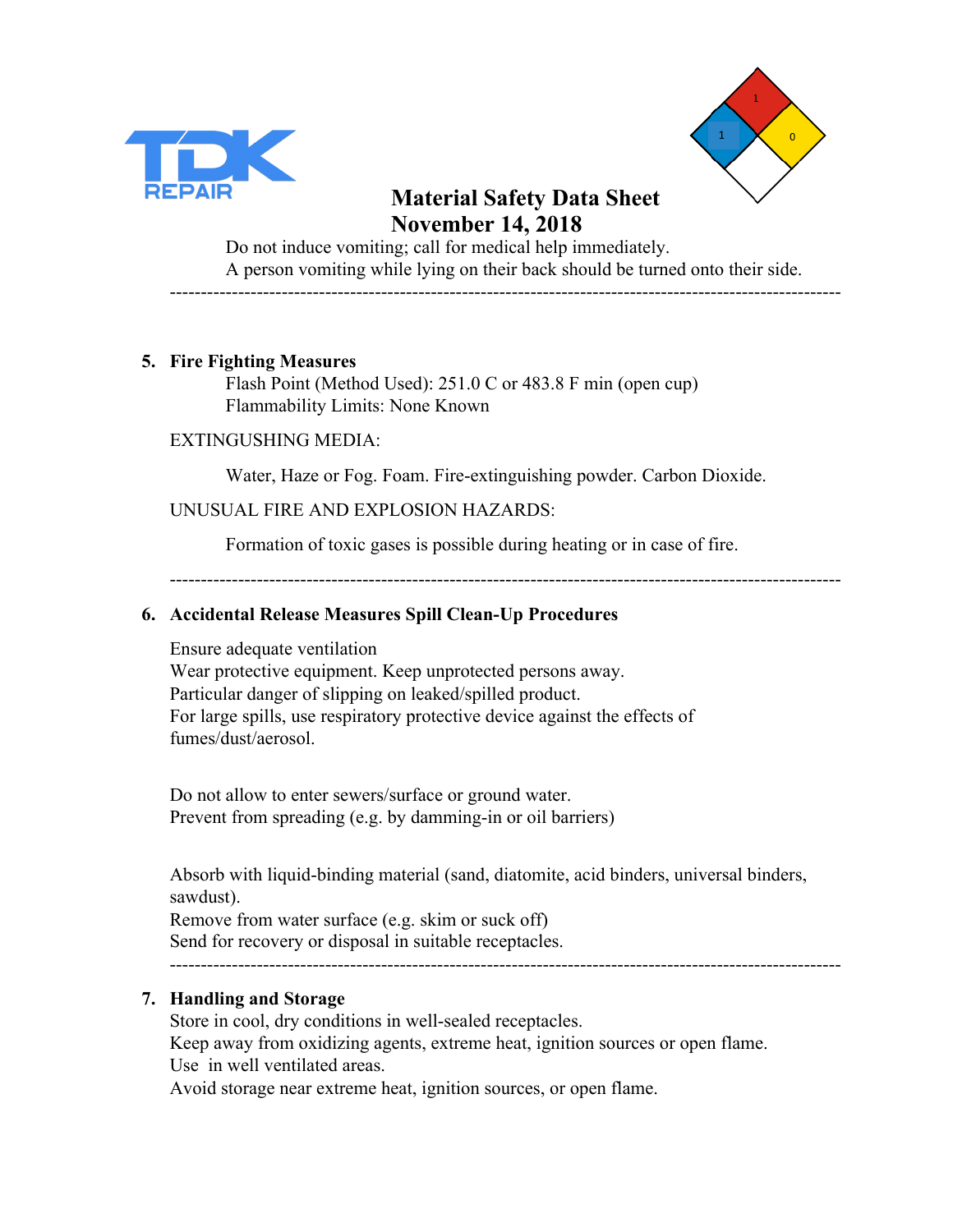



#### ------------------------------------------------------------------------------------------------------------ **8. Exposure Control / Personal Protection** RESPIRATORY PROTECTION:

Not required under normal conditions of use. Use suitable respiratory protective device when aerosol or mist is formed.

### PROTECTIVE CLOTHING:

Safety glasses recommended to protect eyes from mists or splashing. Protective gloves recommend for repeated or prolonged contact.

#### OTHER PROTECTIVE MEASURES:

The usual precautionary measures are to be adhered to when handling chemicals. Wash hands before breaks and at the end of work. Do not inhale gases/ fumes/ aerosols. Avoid contact with eyes. Avoid close or long term contact with the skin.

------------------------------------------------------------------------------------------------------------

#### **9. Physical and Chemical Properties**

Boiling point: Not Determined. Specific Gravity:  $0.89 \ (\omega) 60 \ F$ Vapor Pressure: Not Determined. Vapor Density: Not Determined. Appearance and Odor: Colorless and Mild Odor. Volatiles, % by Volume: <1 Solubility in H2O: Insoluble Evaporation Rate: Not Determined. ------------------------------------------------------------------------------------------------------------

## **10. Stability and Reactivity**

#### General:

No decomposition if used and stored according to specifications. Incompatible Materials and Conditions to Avoid:

Oxidizing agents.

Toxic fumes may be released if heated above the decomposition point.

Hazardous Decomposition Products:

Possible in traces: Carbon Monoxide and Carbon Dioxide, Hydrogen Fluoride, Fluorocarbons.

------------------------------------------------------------------------------------------------------------

#### **11. Disposal Considerations**

Waste Disposal:

Contact waste processors for recycling information. The user of this material has the responsibility to dispose of unused material, residues and containers in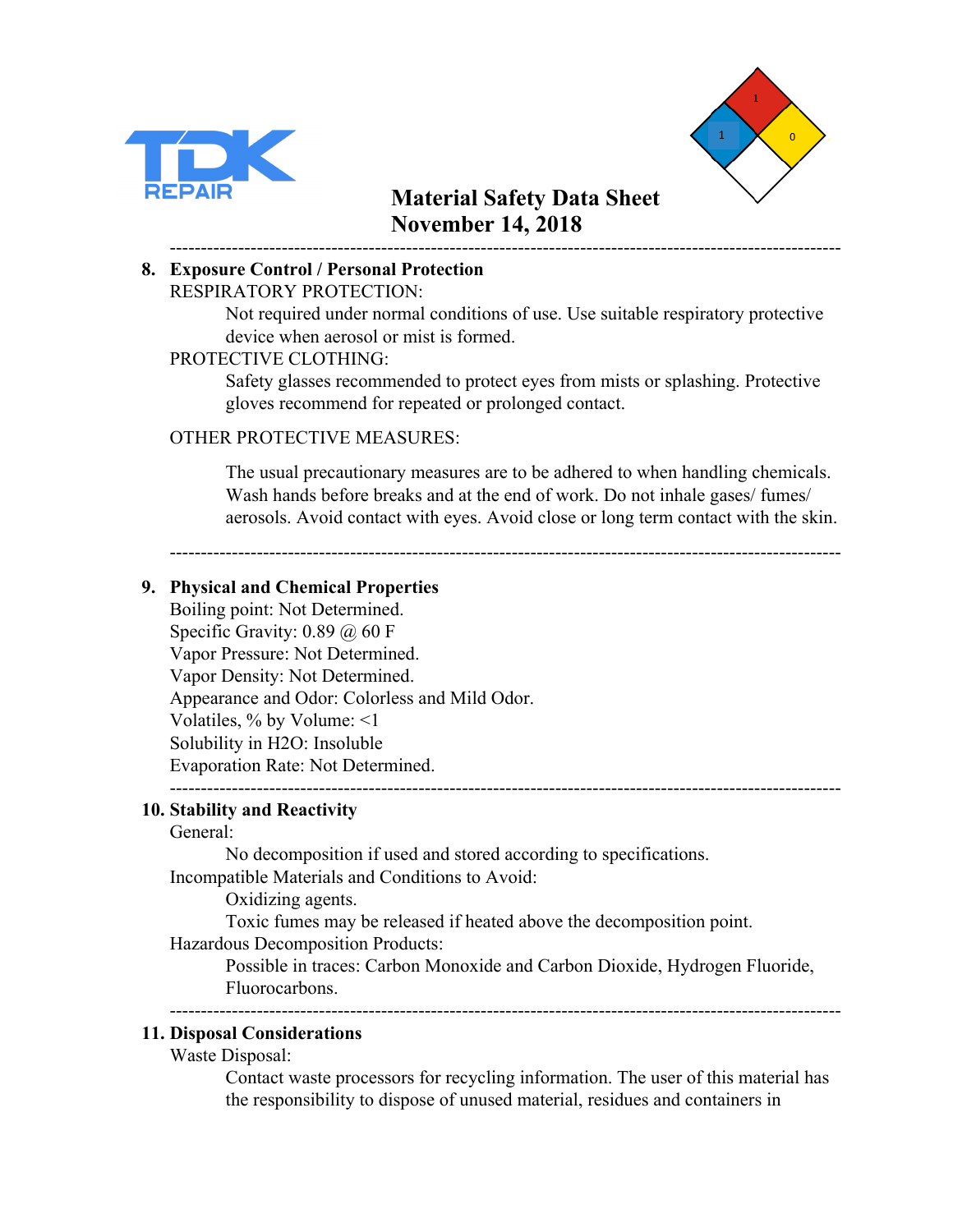



compliance with all relevant local, state and federal laws regarding treatment, storage and disposal for hazardous and nonhazardous wastes.

------------------------------------------------------------------------------------------------------------

#### **12. Transport Information**

UN Hazard Class: N/A NMFC:

Proper Shipping Name: Not Regulated Identification Number: Not Regulated Shipping Classification: Not applicable

------------------------------------------------------------------------------------------------------------

#### **13. Regulatory Information:**

OSHA:

The product is not classified as hazardous according to OSHA GHS regulations within the United States. The product is not classified as hazardous according to the CLP regulation.

TSCA:

All ingredients are listed.

#### CERCLA:

Not Reportable

#### SARA TITLE III:

Section 302: None

Section 355: None

Section 313: None

Prop 65:

None of the ingredients are listed.

------------------------------------------------------------------------------------------------------------

#### **14. Other Info:**

This information relates only to the specific material designated and may not be valid for such material used in combination with any other materials or in any other process. Such information is to the best of the company's knowledge and believed accurate and reliable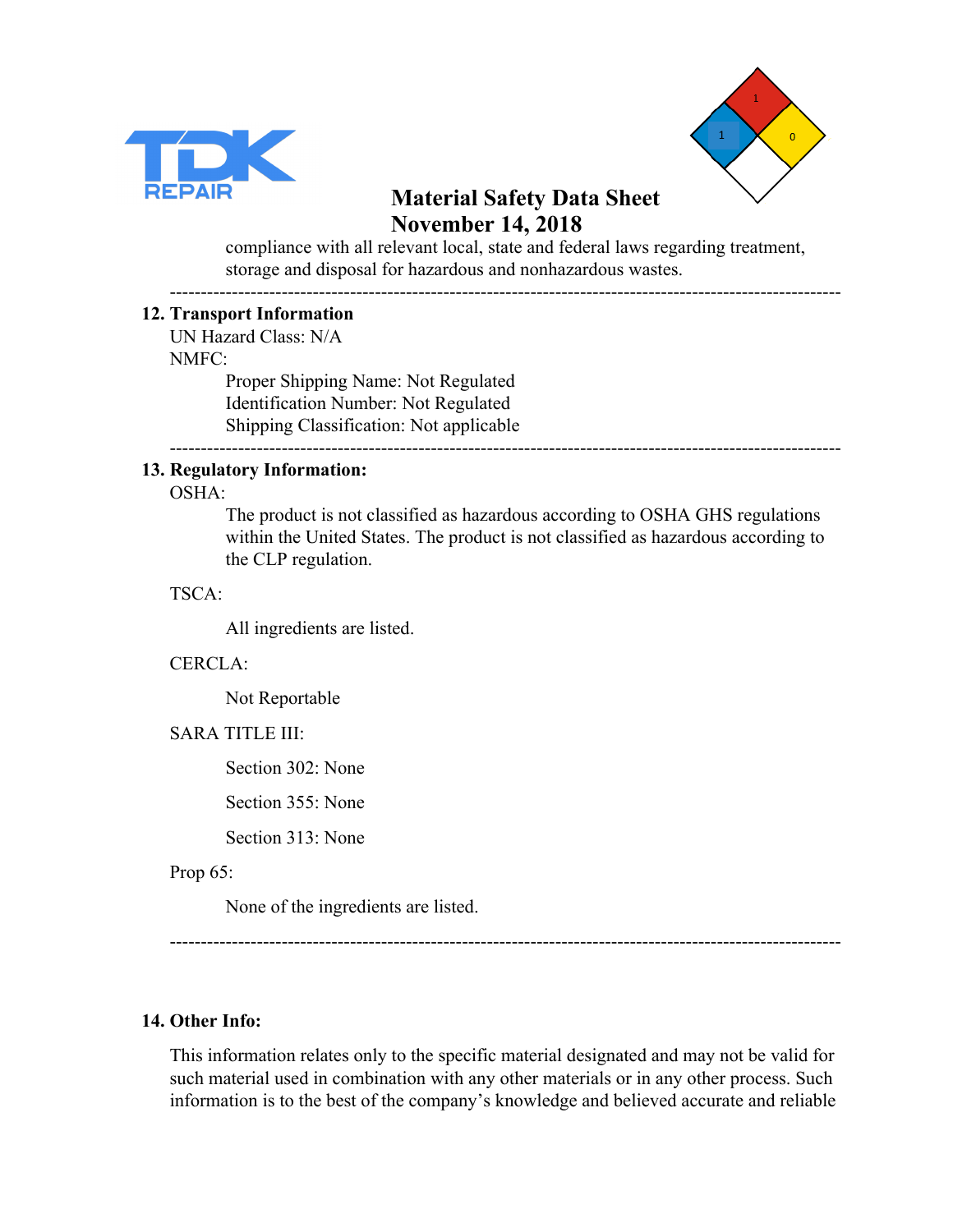



as of the date indicated. However, no representation, warranty or guarantee of any kind, expressed or implied, is made as to its accuracy, reliability or completeness and we assume no responsibility for any loss, damage or expense, direct or consequential, arising out of use. It is the user's responsibility to satisfy himself as to the suitableness and completeness of such information for his own particular use.